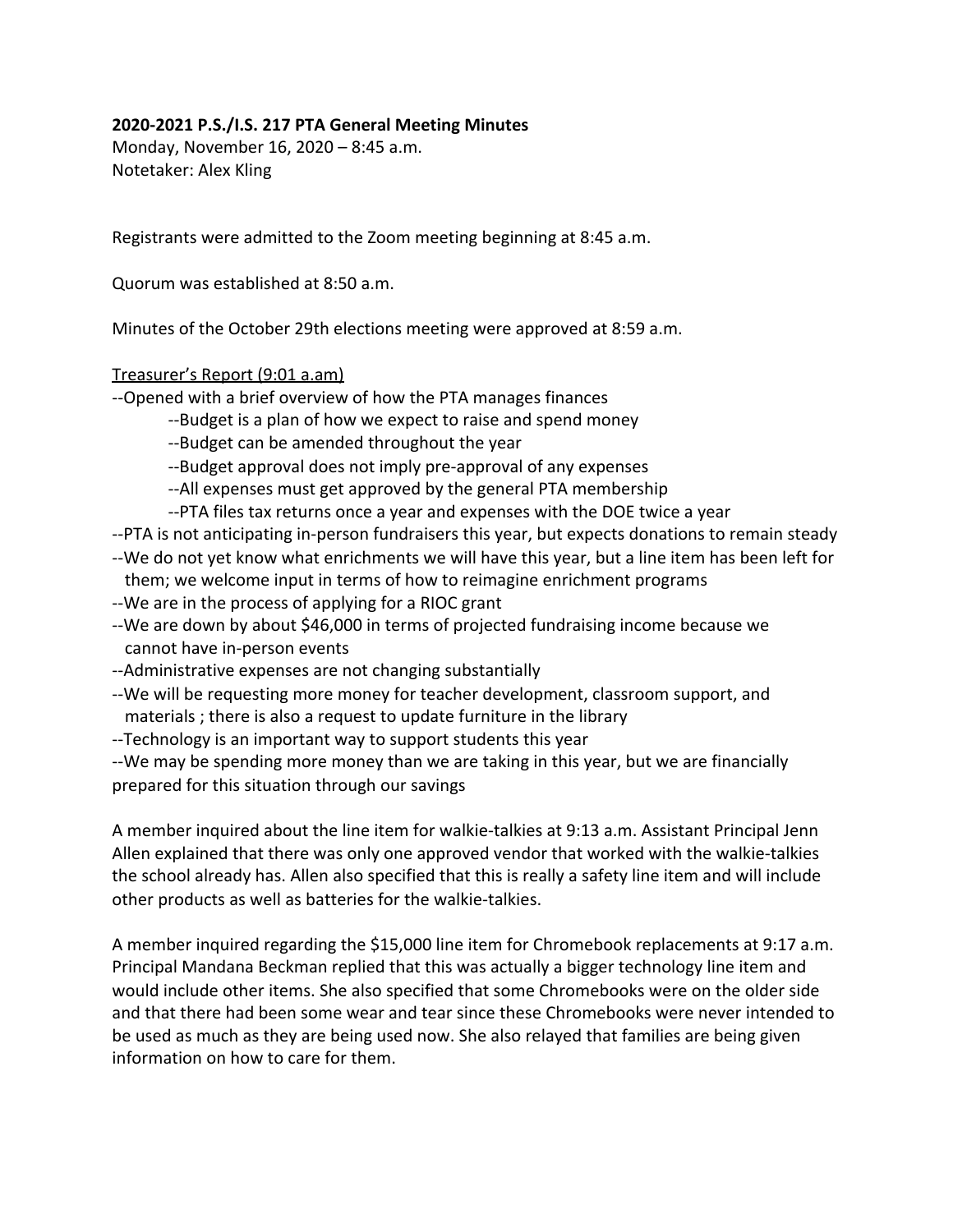A member inquired regarding the line item for sex education at 9:20 a.m. They raised the concern that the substance abuse prevention program may need more funding. Co-treasurer Oliver Christ responded that these numbers are based on last year's spending and are only a guideline.

A member inquired regarding a line item for in-school P.E. and the lack of funding for wrestling considering that Mr. Luce is giving wrestling lessons over Zoom. Christ responded that the money was to replace broken equipment and that the lessons over Zoom did not cost the school anything. We do not currently anticipate having wrestling expenses, but if that changes, the expenses can be approved by the PTA at any time throughout the school year.

A member questioned the line item for Pupil Pass at 9:28 a.m. Beckman responded that this is a software that helps people input assignments and grades. The school does not think this is the year to switch platforms and has gotten a discount from the company.

The member then inquired about the line items for staff lunches and holiday gifts at 9:30 a.m. Christ responded that we wanted to increase funding to sponsor events every other month, as we have been told by the school administration that it really helps increase morale. The cost is \$12 per person if you consider the number of staff. Beckman replied that there was a cost increase because we can no longer buy things in bulk. Now meals must be individually served as opposed to being served in platters.

A member inquired about the lack of a line for fundraisers like XA-Plus Rewards/Stop + Shop at 9:34 a.m. Christ said that this income is covered through account "4110 - Internet Shopping Revenue". The member asked to confirm whether the check for this fundraiser had been received by the school. Christ confirmed receipt of the check (\$141.32).

The budget was approved at 9:38 a.m.

Christ shared the financial report for expenses through the end of October at 9:39 a.m.

The PTA has not yet started a general campaign for donations. The Saturday marketplace has already generated close to \$9,000 in proceeds. Raz Kids has been paid for, and money has been spent for t-shirts for the teachers and staff, which has helped us identify them at drop-off and pick-up.

Christ shared the financial requests document at 9:42 a.m., pointing out line items such as accounting software, RazKids, Chromebooks, and Zoom license fee reimbursement. Christ explained that we pay receipts when they are received and vetted.

Beckman explained at 9:46 a.m. that we typically pay for professional development for teachers through the school budget. We've been on the waitlist to join Teacher's College but were recently taken off and let into the program. The administration team explained the school's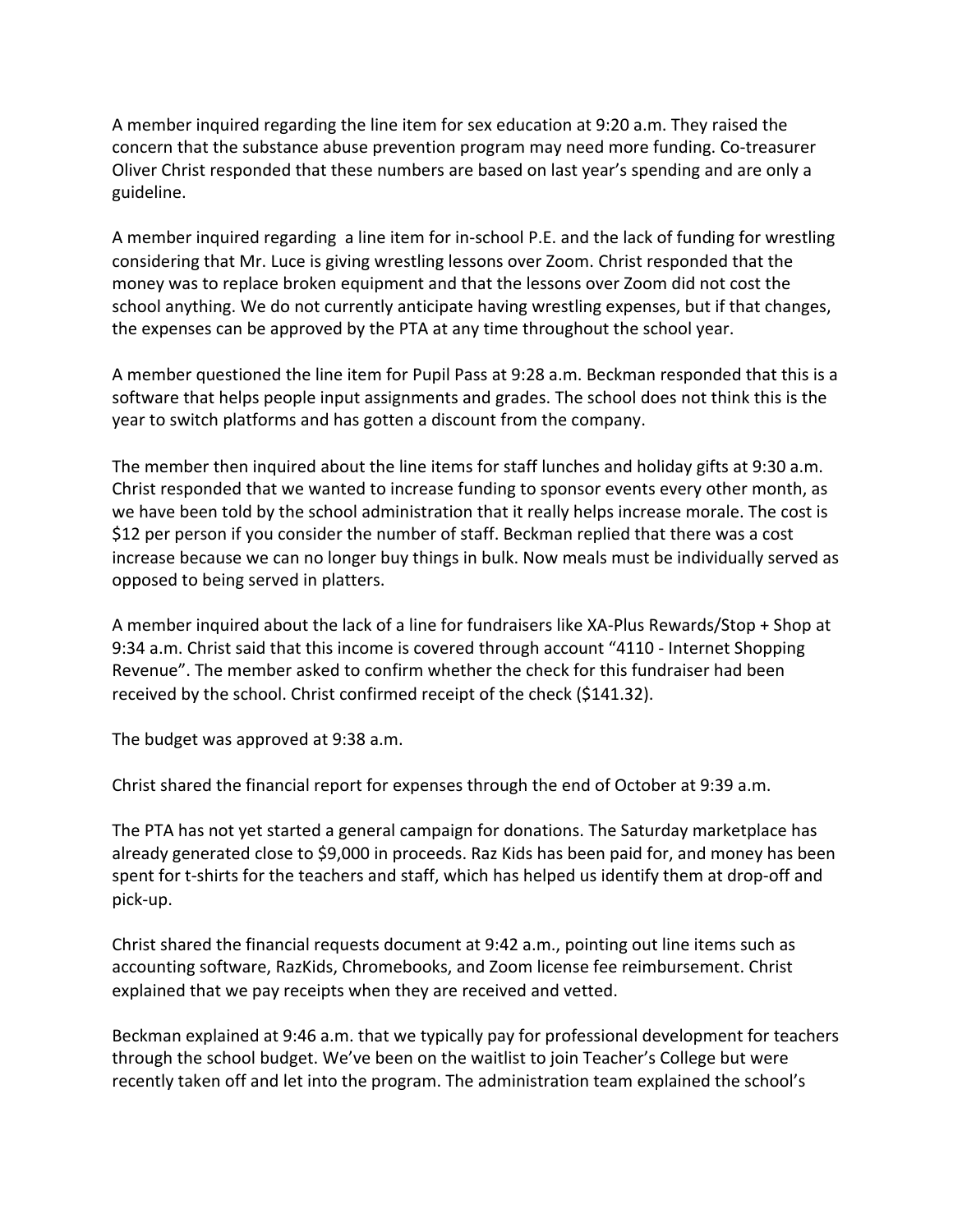need for \$25,000 to pay for more days with the consultants, as that line item cannot be increased with the DOE.

Expense requests were approved at 9:50am.

Principal's Report (9:50 a.m)

- --Welcome families
- --COVID testing has now happened twice
- --About 80% of families have submitted testing consent
- --We want to be able to have grade gabs soon
- --We are learning to be flexible this year; there is not just one way to solve a problem
- --Staff loves being at school with the kids

## Assistant Principal's Report

--School is working hard to be proactive, not reactive

- --Administration is making preparations for if/when the school goes fully remote
- --Thirteen more students have opted into blended learning, bringing the total to 409
- --We may be moving to the 50% model for blended students
- --A Monday/Thursday and Tuesday/Friday schedule (with Wednesday as a shared day) allows teachers to see kids more consistently throughout the week
- --More information will be shared once the school has a final opt-in number

## President's report (9:57)

- --Introduction of new executive board
- --We are still committed to building and celebrating our community and supporting teachers and staff in these unprecedented times
- --The Invest in Your Child's Success campaign will be launching with Giving Tuesday
- --Other ways to easily contribute to the school:
	- -Box Tops
	- -A-Plus/Stop + Shop Rewards
	- -Book Culture (shop in Astoria)
	- -Amazon Smile
- --The PTA is looking forward to collaborating with everyone
- --Don't forget to visit psis217pta.com regularly for info

A poll to stagger PTA meeting times was submitted at 10:02 a.m.

A plurality voted to rotate morning and evening meetings by month; for the meetings that occur in the morning, a majority voted to hold them at 8:45 a.m. rather than later in the morning.

The next PTA meeting will be December 9th @ 7:30pm. (Meetings are held every 2nd Wednesday of the month.)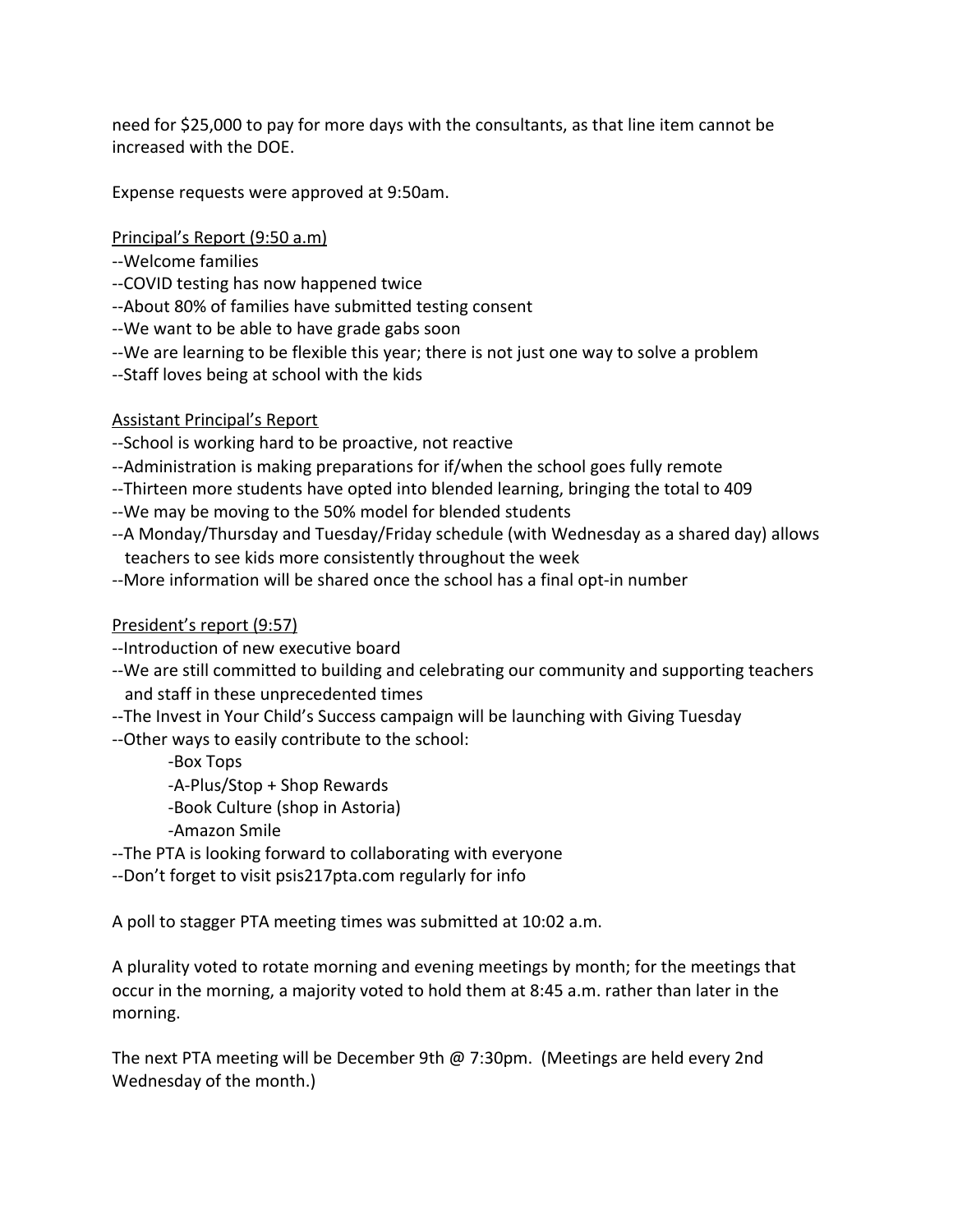Membership committee report (10:06 a.m.)

--Co-Vice President of Membership Melissa Godwin asked everyone to fill out the Parent Information Form so that we could identify a number of grade guardians (who will replace class parents this year)

Events committee report (10:07 a.m)

--Co-Vice-President of Events Amanda Brown said that events would look different this year, but would still occur (online auction and online talent show for example)

-- Co-Vice-President of Events Stacey Ornstein presented the idea of a citrus sale fundraiser with the Orange Shop in Florida (they ship throughout the US and Canada; 217 families would receive a unique discount code for 10% off; 15% of sales would return to the school; cards will be sent with orders, to make for easy gifting)

The citrus fundraiser was approved at 10:26 a.m.

PTA Co-President Eirik Davey-Gislason queried whether there were corrections to March minutes at 10:27 a.m. and explained that minutes remain in draft form and that corrections can be made until the minutes are approved by a vote. Corrections for the March minutes were put into the chat and approved. March Minutes were approved at 10:34 a.m.

June minutes were approved at 10:38 a.m.

A date change to the June 2019 minutes was approved at 10:42 a.m.

Christmas tree fundraiser will occur again this year. There will be limited supplies, so people who want them should order them early. The plan is to have tree sales on the side where the market used to be.

PTA Co-President Andrea Davey-Gislason raised the subject of having a coat drive this year at 10:44 a.m. If families are interested, they should email the PTA.

A member raised the subject of the food pantry on Roosevelt Island, which also does a coat drive. They also pointed out that the debit cards students were sent can be used to purchase fruit and vegetables at the market.

A member brought up the subject of the Stop N' Shop fundraiser and said that old participants do not need to reregister, but that new participants do need to register by the end of December. The program goes from August until the end of March this year. Stop N' Shop orders can be made online and the groceries can be delivered throughout Roosevelt Island and Queens.

A member queried whether we should bring back a previous clothing fundraiser now that events are not happening and there is not as much fundraiser fatigue. Andrea Davey-Gislason replied that any member who has fundraising ideas should email the PTA. Fundraising ideas will then be proposed to the general membership and voted on them at the December meeting.